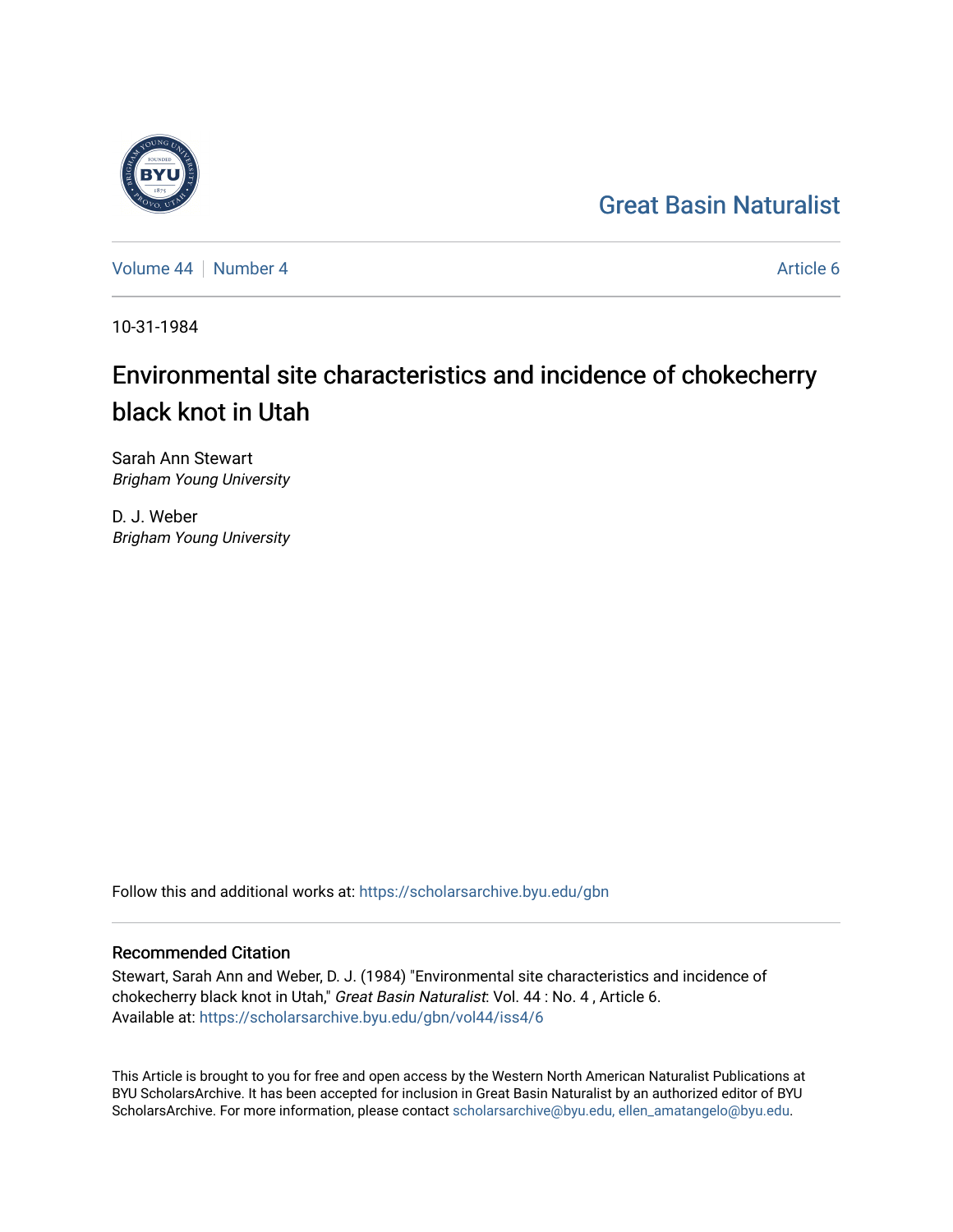#### ENVIRONMENTAL SITE CHARACTERISTICS AND INCIDENCE OF CHOKECHERRY BLACK KNOT IN UTAH

Sarah Ann Stewart' and D. J. Weber'

Abstract.— Black knot disease of chokecherries, induced by Dibotryon morbosum (Schw.) Th. & Syd., is widely distributed in Utah. The incidence of black knot was measured by determining the ratio of total black knot gall length to total stem length of plants and then expressing that value as a percentage of diseased stems in the sample plot. The environmental site factors measured were elevation, exposure, slope, soil pH, soil depth, distance to surface water, plant moisture stress, and associated vegetation. Numerical values were determined for each of these variables at each of 18 randomly located plots. Correlation coefficients for plant moisture stress and soil temperature were  $-.439$  (p = .065) and  $-.440$  (p = .055). Multiple regression analyses using plant moisture stress and soil temperature gave a regression coefficient of  $-.641$  (p = .05). As plant moisture stress and soil temperature decreased, incidence of black knot increased.

Black knot, induced by Dibotryon morbosum (Schw.) Th. & Syd., is common on chokecherry (Prunus virginiana) in its native habitat throughout Utah. The disease is characterized by elongated black swellings on the

stems and branches (Fig. 1). A slight swelling of the current season twigs in the fall is the first symptom of infection. The following spring, knots become larger, bark ruptures, and the surface of the gall becomes covered



Fig. 1. Black knot on chokecherry.

<sup>&#</sup>x27;Department of Botany and Range Science, Brigham Young University, Prove, Utah 84602.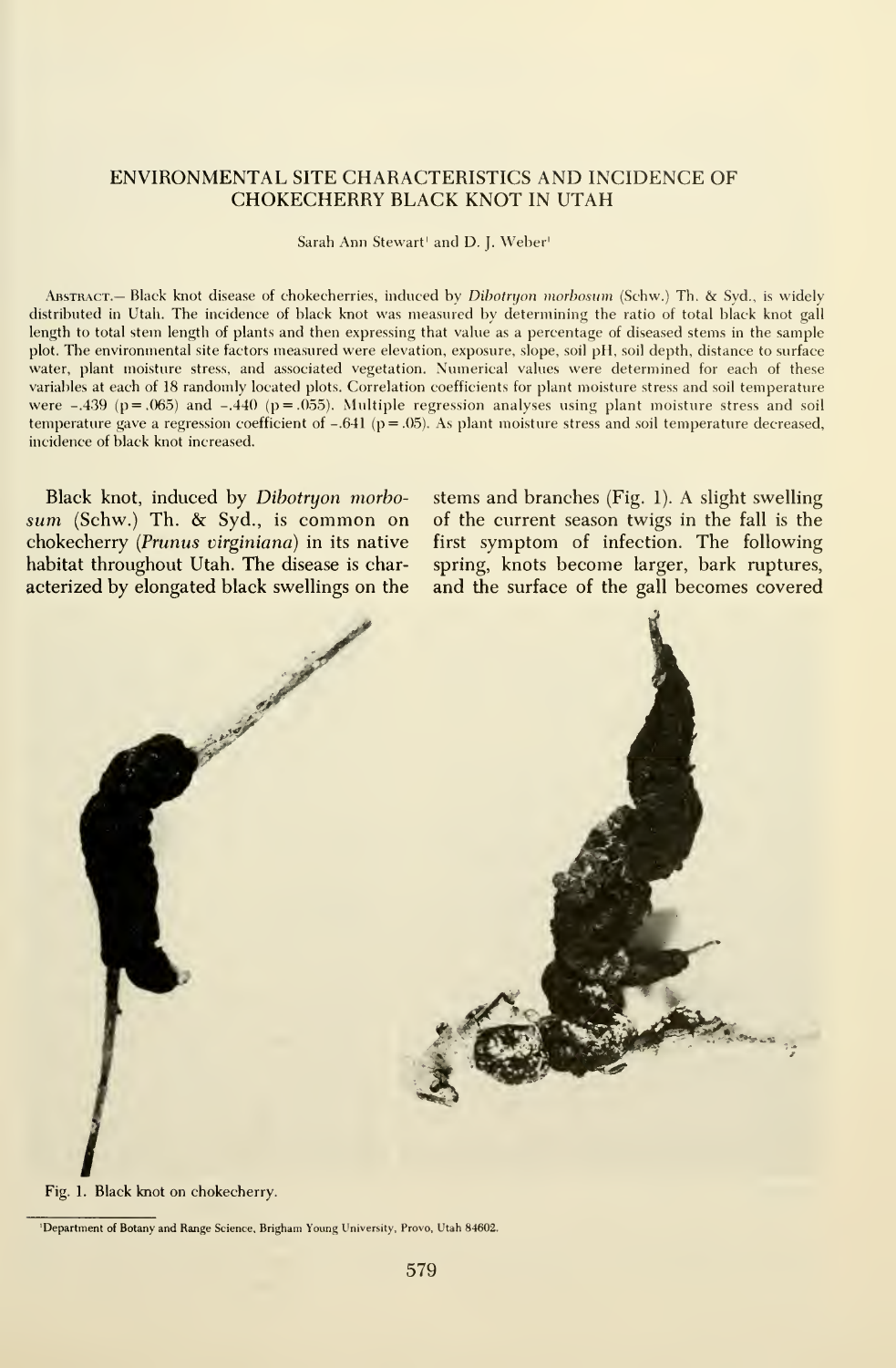

Fig. 2. Disease cycle of Dibotryon morbossum on chokecherry (Prunus virginiana).

with a velvety green pad of mycelial tissue. By fall, the green surface is replaced by black stromatic tissue (Koch 1935a). The disease cycle is illustrated in Figure 2.

Dibotryon morbosum is an ascomycetous fungus. The light green ascospores are two celled, with one cell much smaller than the other. The light brown conidia that are pro duced early in the spring arise from greenish gall elevations formed the previous year (Anderson 1956). The perithecia are produced on the surface of the black knots in hemispherical, closely appressed elevations. Ascospores or conidia initiate the primary infection in the spring. Conidia germinate and penetrate intercellularly up to seven cell layers of periderm to initiate a primary infection. Initial infection usually occurs on current season's growth before layers of periderm are well de veloped, though occasionally a primary in fection may occur on older twigs (Koch 1935b).

After periderm penetration, hyphae grow inward to the cambium and along the meduallary rays of the xylem. Initially no host cells are killed. When the mycelia reach the cambium, they stimulate parenchyma cells to divide excessively. These cells push outward and form the basis of developing knots. Mycelia grow internally in either direction and give rise to galls some distance from the original infection. During the second summer, the size of the knots enlarge and the fungus develops a stromatic surface layer on the knot in which perithecia are formed. Asco spores are discharged from perithecia in spring and are spread by air currents or water (Anderson 1956, Koch 1933, 1934, 1935a,b).

Since Koch's study (1933, 1934, 1935) of the epidemiology of black knot disease on horticultural plants, very little research has been done on the disease. There is little information on environmental site factors that correlate with intensity and distribution of black knot on native hosts. Previous research has been confined to horticultural varieties of the genus Prunus. Although Koch studied temperature and moisture as affecting asco spore and conidia ejection and germination, he did not relate these to incidence and dis tribution of the disease (Koch 1934). This in vestigation was designed to test the hypothesis that environmental site factors such as location in relation to water, plant moisture stress, soil pH, slope, aspect, and elevation may be used to characterize sites of high black knot incidence.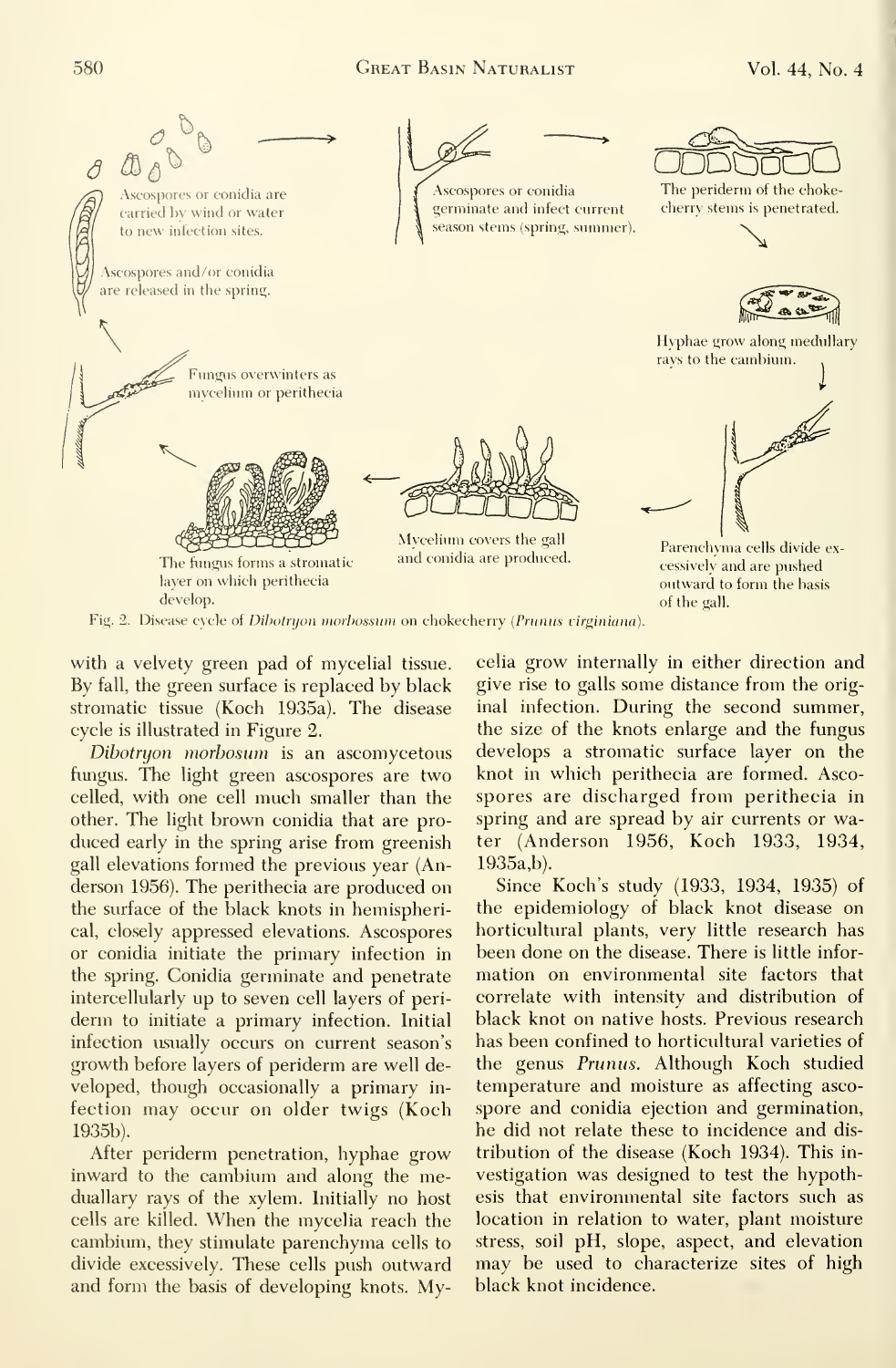Forty .01 hectare plots were selected by random means using a gridded topographical map. Examination showed only 18 of the sites supported chokecherry; thus all subsequent analyses were confined to those sites. Potential plots were restricted to the area between the mouth of Provo Canyon and Cascade Springs in the Wasatch Mountains of Utah County, Utah. Data on the following site factors were collected from each site during September 1982; (1) elevation, (2) steepness of slope, (3) slope aspect, (4) soil depth, (5) soil pH, (6) soil temperature, (7) plant moisture stress, (8) distance to surface water, (9) estimate of understory cover, (10) estimate of composition (i.e., proportions of total cover contributed by forbs, grasses, and woody plants), (11) soil parent material, and (12) av erage age of chokecherry plants.

A numerical value was determined for slope aspect using the procedure of Beers et al. (1966) for aspect transformation. Soil depth was measured by pushing a pointed rod into the soil as far as the rod would go. Two to four soil depth readings were taken at each site and averaged. To maintain consistency, the same individual determined soil depth at all sites. Soil pH was determined us ing <sup>a</sup> glass electrode pH meter and <sup>a</sup> saturat ed soil paste. Plant moisture stress was deter mined by placing a chokecherry leaf into a plant moisture press and applying pressure until free water was exuded from the petiole (K. Harper, Brigham Young University, pers. comm.). Sample leaves were similar in size and taken from similar positions on plants. Several readings were taken from each site and averaged. Both plant moisture stress and soil temperature data were collected within a period of five days, between the hours of

TABLE 1. Environmental site factors associated with black knot disease of chokecherry.

| Site                | Chokecherry stem diameter (cm) | Infection $(%$ stem length) | Average stem height (m) | Average age (yrs) | Plant moisture stress (bars) | $\%$ Understory cover | Elevation (m) | Aspect | Slope degrees  | Distribution surface $\rm{H_2O}$ (km) | Soil pH   | Soil temperature (°C) | Soil depth (m) | Parent material |
|---------------------|--------------------------------|-----------------------------|-------------------------|-------------------|------------------------------|-----------------------|---------------|--------|----------------|---------------------------------------|-----------|-----------------------|----------------|-----------------|
| 1.                  | 2086                           | 1.0                         | 1.8                     | $\overline{7}$    | 6.55                         | 80                    | 2073          | .29    | 20             | $\cdot$                               | 7.0       | 12                    | .23            | Quartzite       |
| $\overline{2}$ .    | 4090                           | 1.3                         | 1.1                     | 9                 | 6.89                         | 80                    | 2012          | .29    | 45             | $\ddot{.}5$                           | 6.8       | 13                    | .11            | Limestone       |
| 3.                  | 1082                           | 3.0                         | $\overline{0}$          | 6                 | 10.69                        | 80                    | 2134          | 1.00   | 30             | $\overline{8}$                        | 7.2       | 12                    | .29            | Quartzite       |
| $\overline{4}$ .    | 2770                           | 1.4                         | 1.2                     | 6                 | 6.89                         | 95                    | 2444          | .29    | 45             | 1.6                                   | 6.9       | 10                    | .20            | Quartzite       |
| 5.                  | 6646                           | 4.3                         | 6.1                     | $\overline{5}$    | 7.58                         | 95                    | 2256          | 1.71   | 30             | $\cdot$ <sup>8</sup> .                | 6.8       | 11                    | .54            | Quartzite       |
| 6.                  | 4450                           | 10.9                        | 4.3                     | 9                 | 6.55                         | 85                    | 2195          | .00    | 70             | $\overline{\mathcal{S}}$              | 7.0       | $\,$ 8 $\,$           | .23            | Sandstone       |
| $\overline{\tau}$ . | 1708                           | 10.9                        | 1.9                     | $\overline{7}$    | 6.55                         | 90                    | 2316          | 1.00   | 60             | $\Omega$ .                            | 6.7       | 10                    | .36            | Quartzite       |
| 8.                  | 16213                          | 3.8                         | 5.1                     | 8                 | 7.58                         | 90                    | 2438          | .29    | 30             | $\cdot \cdot$ <sup>2</sup>            | 6.9       | 10                    | .40            | Quartzite       |
| 9.                  | 3856                           | 3.8                         | 2.1                     | $\overline{5}$    | 6.55                         | 90                    | 2256          | 1.71   | $\overline{5}$ | .0                                    | 6.9       | 12                    | .45            | Quartzite       |
| 10.                 | 3812                           | $\overline{0}$ .            | 3.4                     | $\overline{5}$    | 12.41                        | 90                    | 1890          | .29    | 70             | $\overline{.4}$                       | 7.2       | 13                    | .10            | Quartzite       |
| 11.                 | 2513                           | 13.4                        | 1.5                     | $\overline{5}$    | 6.21                         | 55                    | 2073          | 1.71   | 60             | .0                                    | 6.7       | 10                    | .23            | Quartzite       |
| 12.                 | 6367                           | .4                          | 3.7                     | 11                | 15.17                        | 70                    | 1840          | .29    | 45             | .0                                    | 7.1       | 10                    | .20            | Slate           |
| 13.                 | 4671                           | .0                          | 2.9                     | 10                | 10.34                        | 25                    | 1585          | 1.71   | 30             | .4                                    | 6.9       | 10                    | .08            | Limestone       |
| 14.                 | 2556                           | .0                          | $\ddot{5}$              | 3                 | 11.72                        | 70                    | 2463          | 2.00   | 35             | 1.6                                   | 6.9       | 11                    | .40            | Quartzite       |
| 15.                 | 1622                           | 0.                          | 1.2                     | $\overline{5}$    | 14.48                        | 95                    | 2463          | .29    | 15             | 1.6                                   | 6.5       | 8                     | .34            | Quartzite       |
| 16.                 | 2761                           | 1.0                         | .9                      | 10                | 12.41                        | 70                    | 2073          | .29    | 45             | .4                                    | 7.3       | 12                    | .17            | Qrtz/Sand       |
| 17.                 | 5025                           | .0                          | 5.0                     | 10                | 8.27                         | 25                    | 1524          | 2.00   | 75             | .0                                    | 7.3       | 14                    | .25            | Quartzite       |
| 18.                 | 4983                           | .0                          | 5.8                     | $\overline{5}$    | 3.45                         | 95                    | 1646          | .29    | 30             | $\cdot \mathbf{2}$                    | 7.3       | 13                    | .44            | Quartzite       |
| Mean                | 4289.5                         | 3.1                         | 2.7                     | $\overline{7}$    | 8.91                         | 77                    | 2093          | .85    | 41             | $\overline{5}$                        | 7.0       | 11                    | .28            |                 |
| <b>SD</b>           | 3373.1                         | 4.3                         | 1.9                     | 2.4               | 3.24                         | 22                    | 300           | .74    | 20             | $\overline{6}$                        | $\cdot$ 2 | $\overline{2}$        | .13            |                 |

'Transformed as suggested by Beers et al. (1966).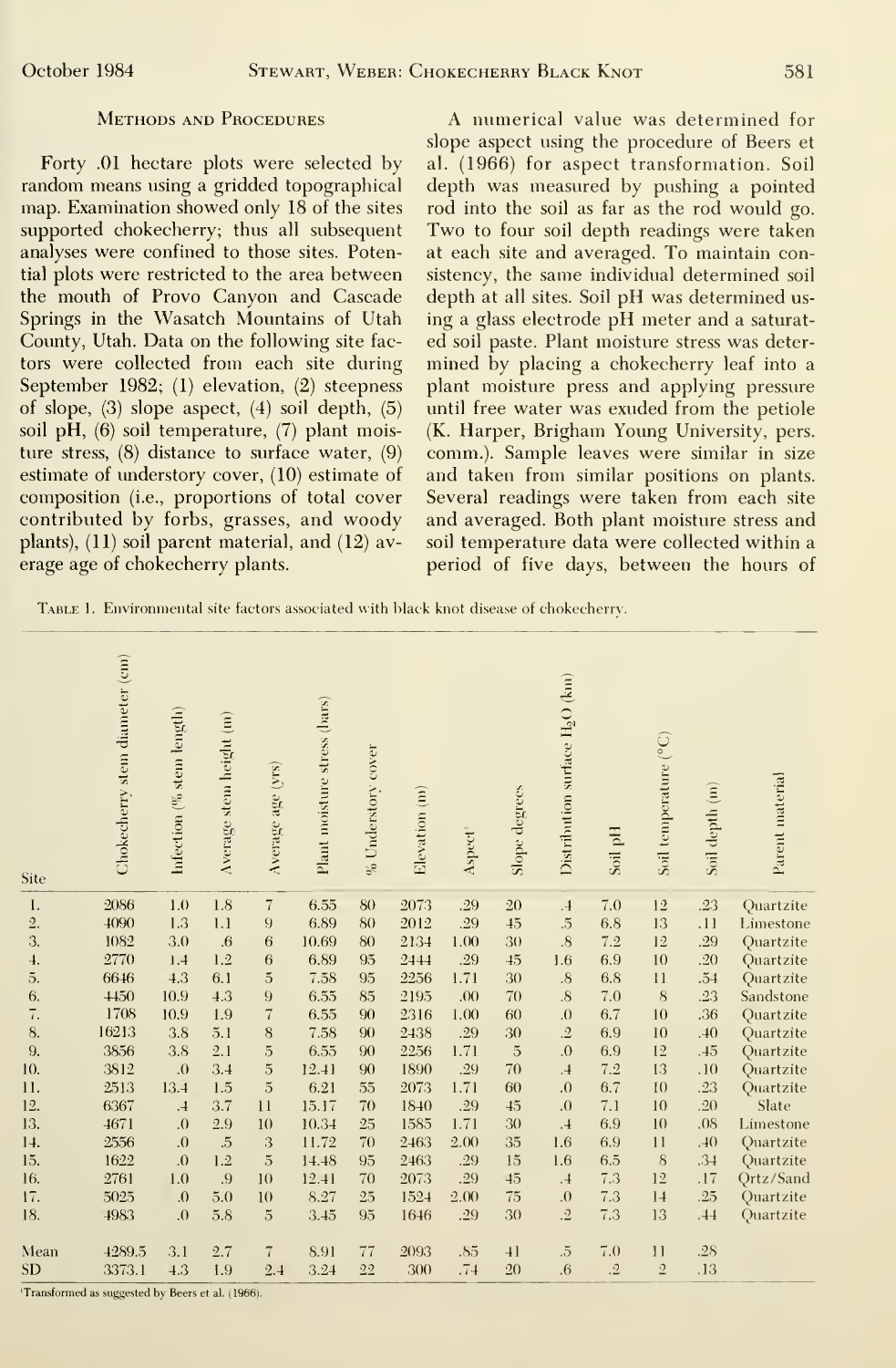

Fig. 3. Regression equation of percent black knot in relation to soil temperature.

0800 and 1000. To determine soil temperature, a soil temperature probe was inserted 15 cm into the soil. Average age of plants in a plot was determined by counting annual growth rings in stems of average diameter representative of the site.

All measurements on chokecherry plants and black knot galls were collected from four subplots  $(2 \times 2 \text{ m})$  located in the corners of each of the 18 study plots. The degree of black knot infection was determined by measuring the length of all stems and branches of chokecherry and the length of black knot galls on the stems in each miniplot and expressing diseased tissue as a percentage of total stem length. Because of the rhizomatous, spreading growth habit of the chokecherry plant and difficulty of determining boundaries of a single plant, all stems and branches within the  $2 \times 2$  m subplots were measured and considered as a single plant.

Correlation analyses, regression analyses, analysis of variance, and chi-square analysis were used to analyze the data. Regression and correlation coefficients were tested for significance with the t-test (Snedecor and Cochran 1967). To determine if elevation affected incidence of black knot, the plots were divided into three elevational categories with six plots in each category designated. Low elevation was 1524-2012 m. Midelevation was 2073-2256 m. High elevation was 2256-2463 m.

#### RESULTS

Black knot disease was observed on plots between 1840 and 2444 m. The 18 random



Fig. 4. Regression equation of percent black knot in relation to plant moisture stress.

plots ranged in elevation from 1524 to 2463 m (5,000–8,000 ft) above sea level (Table 1). A chi-square analysis showed no significant difference in incidence of disease in high, middle, and low elevational categories.

The data obtained for the 12 factors on the 18 sites are shown in Table 1. A correlation analysis relating the incidence of black knot with all quantified site factors was determined. The correlation coefficients for the analyses are shown in Table 2. The correlation analyses indicate that black knot disease tended to occur more frequently on sites with lower soil temperatures, deeper soils, more acid soils, and lower plant moisture stress. Of these, soil temperature and plant moisture stress were most closely correlated with incidence of the disease. Both plant moisture stress and soil temperature were negatively correlated with disease incidence. The probability of the null hypothesis being true for plant moisture stress was .065; for soil temperature probability was .055.

Using severity of black knot as the dependent variable, linear regressions were determined with plant moisture stress or soil temperature as independent variables. Figures 3 and 4 show the results of those regression analyses. As plant moisture stress increased, severity of black knot decreased. Similarly, as soil temperature increased, incidence of black knot again decreased.

Since plant moisture stress and soil temperature were not significantly correlated with each other and could conceivably interact to alter plant response to black knot disease,